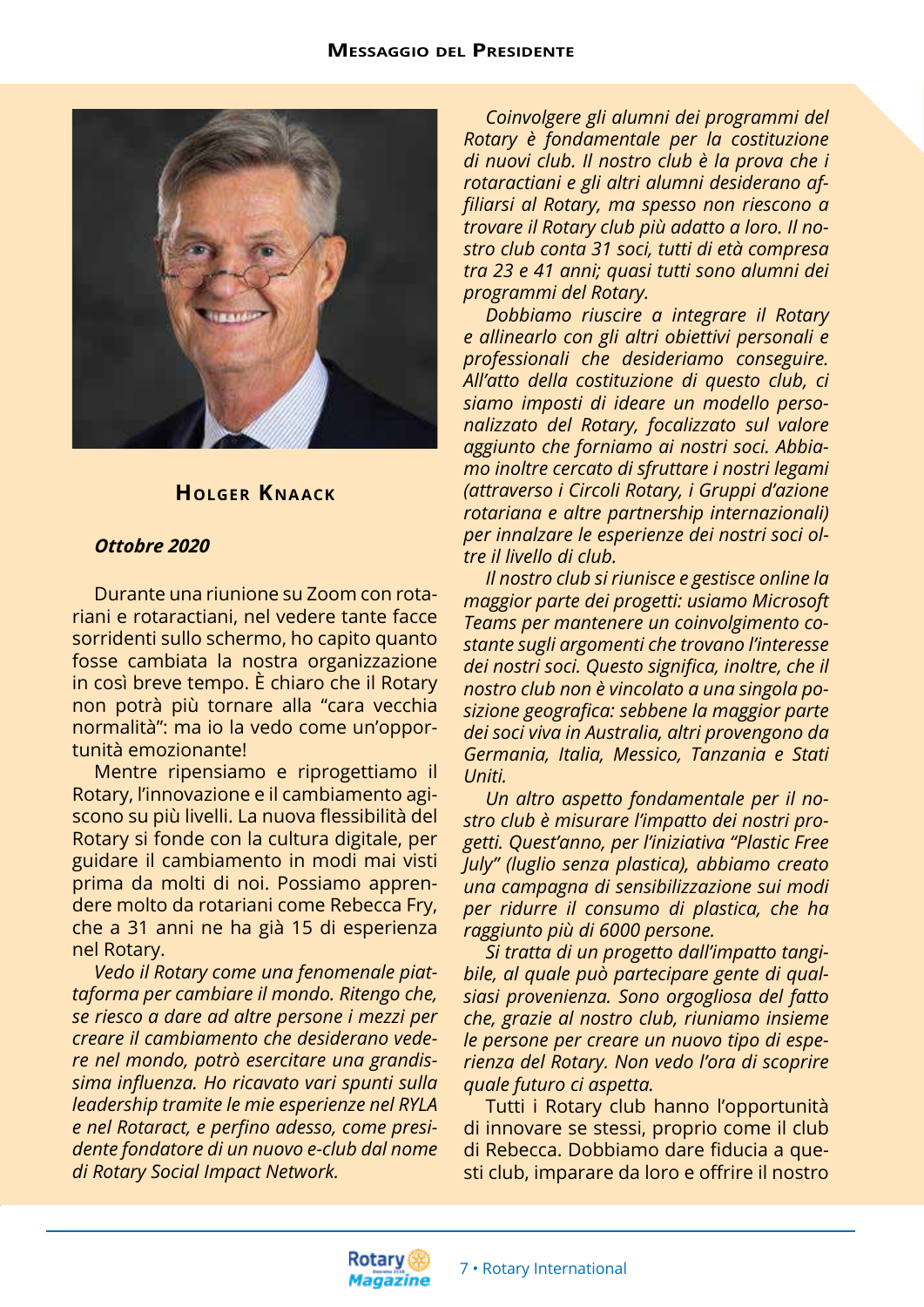supporto. Il cambiamento nel Rotary avviene alla radice: i club sono in prima linea nel definire che aspetto assumerà il nuovo Rotary.

Il cambiamento è costante e abbiamo molto lavoro da fare in numerose aree. È importante celebrare i contributi forniti da persone di ogni estrazione sociale e promuovere individui appartenenti a gruppi con scarsa rappresentanza, perché abbia-

no maggiori opportunità di entrare a far parte del Rotary come soci e leader.

Gli strumenti per rendere il Rotary più inclusivo, rilevante e divertente per tutti sono a portata di mano: usiamoli ora, e vedremo in che modo il Rotary crea opportunità per noi e per chiunque non ci abbia ancora scoperti.

#### **Holger Knaack**



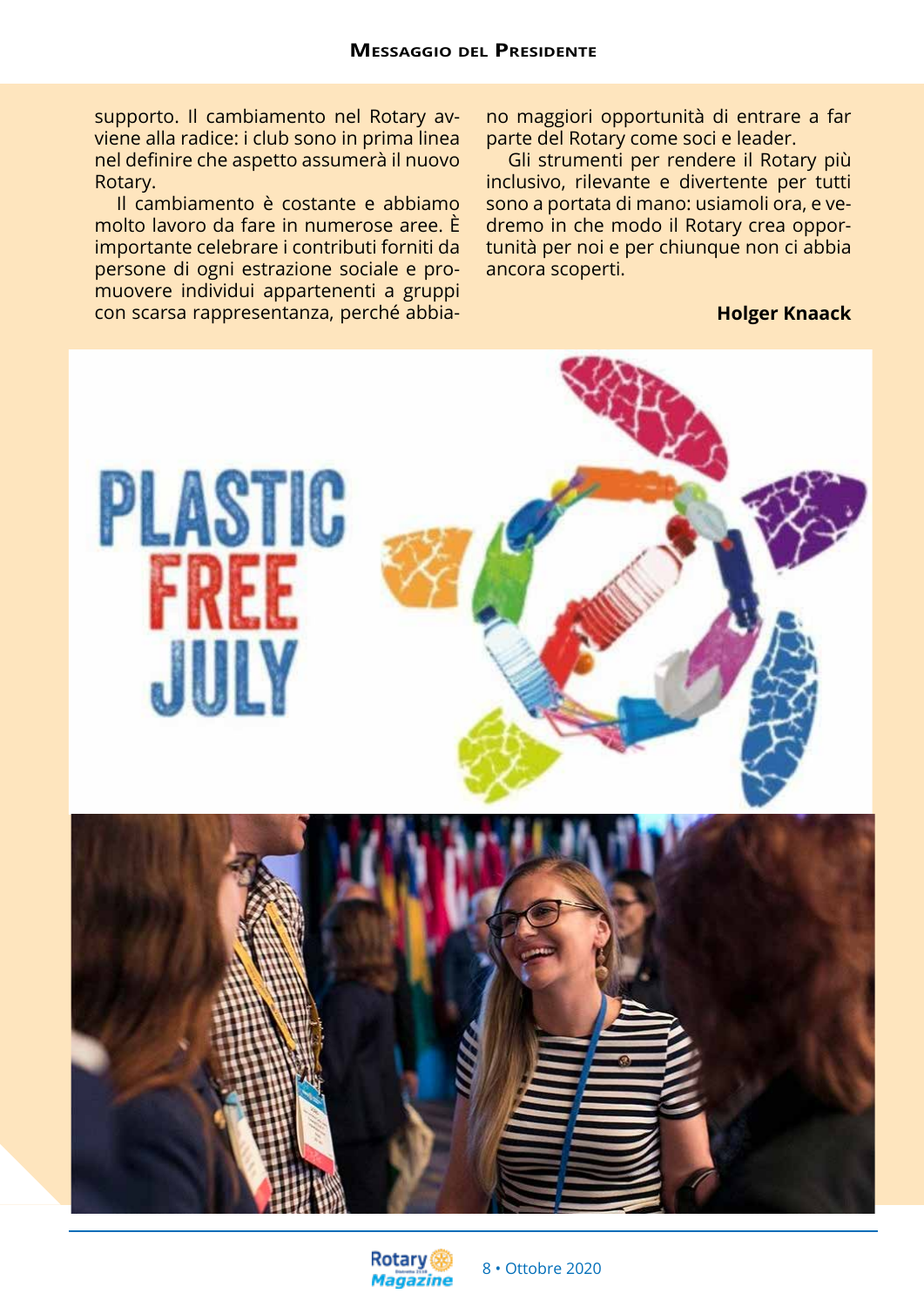

### **Holger Kna ack**

#### *October 2020*

During a recent Zoom meeting with Rotarians and Rotaractors, I looked at the smiling faces on my screen and realized how much our organization has changed in a short period. It is clear that there is no going back to the "old normal" in Rotary and I see that as an exciting opportunity!

Innovation and change are happening at so many levels as we rethink and remake Rotary. Rotary's new flexibility is blending with digital culture to drive change in ways that many of us have never seen before. We can learn a lot from Rotarians like Rebecca Fry — who, at age 31, already has 15 years of Rotary experience.

*I see Rotary as a phenomenal platform to change the world. I believe I can have the greatest influence by empowering others to create the change they wish to see in the world. I've gained leadership insights through my experiences in RYLA and Rotaract, and now, as charter president of the Rotary Social Impact Network, a new e-club.*

*Engaging Rotary program alumni is key in forming new clubs. Our club is proof that Rotaractors and other alumni want to join Rotary — but sometimes they can't find the* 

*Rotary club that's right for them. Our club has 31 members, all between the ages of 23 and 41, and almost all of them are alumni of Rotary programs.*

*We need to be able to integrate and align Rotary with the other personal and professional goals we're pursuing. In chartering this club, we set out to design a personalized model of Rotary that is focused on added value for our members. We have also sought to leverage connections — through Rotary Fellowships, Rotary Action Groups, and other international partnerships — in order to elevate our members' experiences beyond the club.*

*Our club meets and manages most of its projects online, using Microsoft Teams to engage 24/7 in topics that interest our members. This also means our club is not geographically bound to any one location: Although many of us are in Australia, we also have members in Germany, Italy, Mexico, Tanzania, and the United States.*

*Also key for our club is measuring the impact of our projects. For Plastic Free July this year, we created an awareness campaign promoting ways that individuals could reduce their use of plastics, and we reached more than 6,000 people. It's a project with a tangible impact that anyone can take part in wherever they are. I'm proud that, through our club, we are bringing people together for a new type of Rotary experience. I am excited for our future.*

All Rotary clubs have the opportunity to be innovative clubs, just like Bec's club. Let's trust those clubs, learn from them, and lend them our support. Change in Rotary happens at the grassroots level, as clubs lead the charge, defining what this new Rotary can be.

Change is constant, and we have more work to do in many areas. It is important that we celebrate the contributions of people of all backgrounds and promote people from underrepresented groups so that they have greater opportunities to participate as members and leaders in Rotary.

The tools to make Rotary more inclusive,